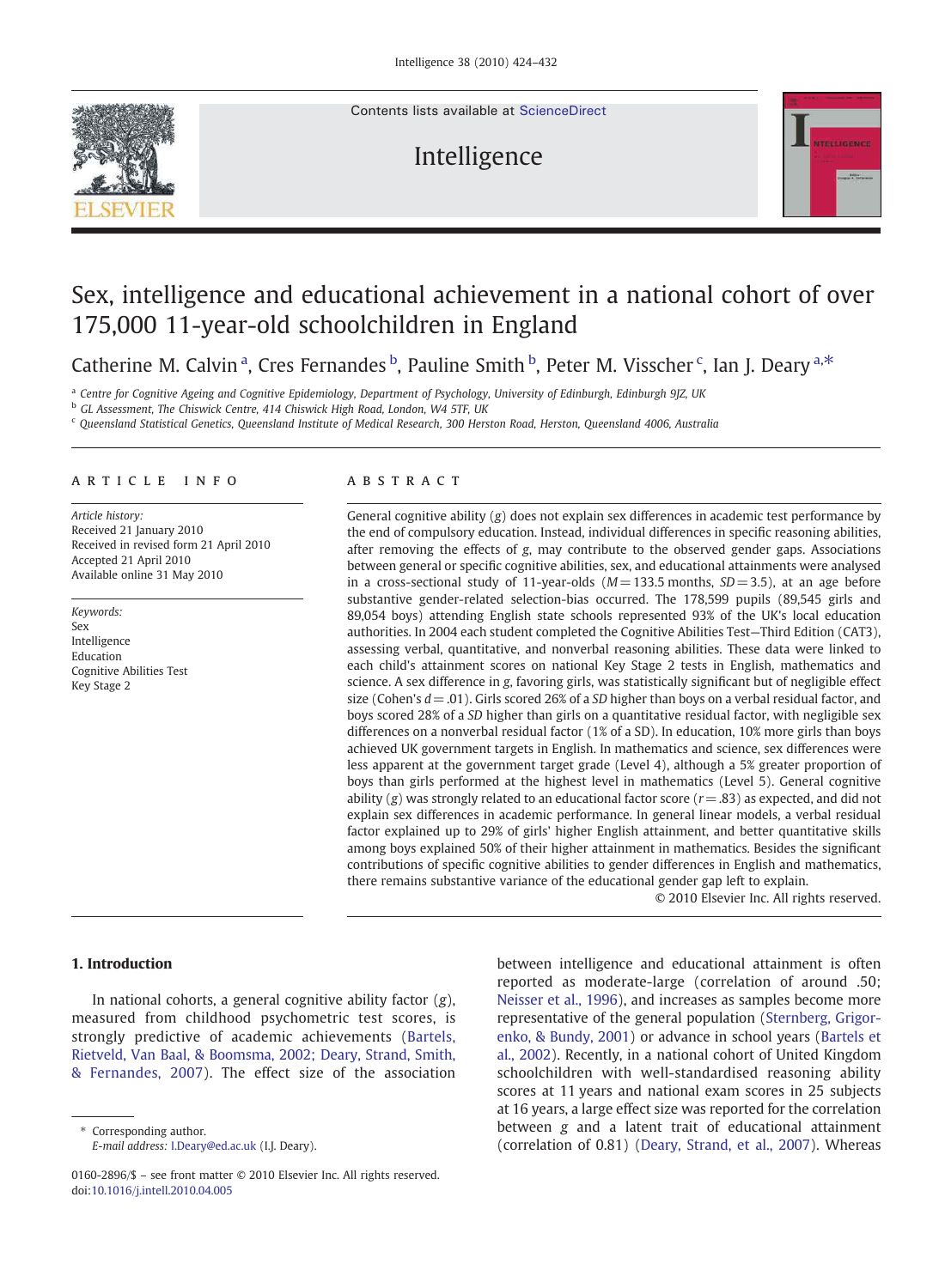in most cases *g* has explained about one quarter of the variance in academic success ([Spinath, Spinath, Harlaar, &](#page-8-0) [Plomin, 2006](#page-8-0)), representative population data using latent traits thus show that *g* could contribute up to two-thirds  $(0.81<sup>2</sup>)$  of this variance.

Since the general intelligence factor is a strong predictor of school grades, when there are group differences in educational attainment levels it is valid to look to *g* as an underlying factor. Government statistics report a continuing trend, evident since the 1990s [\(Spinath, Spinath, & Plomin, 2008\)](#page-8-0), that girls outperform boys in English or reading from nine years or older [\(UK National Statistics, 2009; Perie, Moran, &](#page-8-0) [Lutkus, 2005\)](#page-8-0). Furthermore, nationally representative data from at least two countries indicate that, by the age of 15– 16 years, girls on average attain higher grades in the large majority of academic subjects ([Deary, Strand, et al., 2007;](#page-8-0) [Gustaffson & Balke, 1993\)](#page-8-0). However, there appear to be no reliable and substantial sex differences reported for a *g* factor extracted from well-standardised cognitive ability tests taken in childhood, which could make a contribution to girls' advantage at school. When significant sex differences in mean general cognitive ability are cited in the literature, the effect size is often small, or sampling bias is a confounding issue [\(Blinkhorn, 2005](#page-8-0)). Cohorts of schoolchildren that demonstrate valid representative sampling methods report negligible sex differences for either mean IQ scores ([Deary, Thorpe,](#page-8-0) [Wilson, Starr, & Whalley, 2003; Strand, Deary, & Smith, 2006\)](#page-8-0) or *g* [\(Deary, Irwing, Der, & Bates, 2007; Deary, Strand, et al.,](#page-8-0) [2007; Deary et al., 2003; Strand et al., 2006](#page-8-0)). If there is no gender effect on mean general cognitive ability, then differences in learning outcomes of boys and girls may more likely be driven by sexually dimorphic social influences, subject-choice [\(Van Langen, Rekers-Mombarg, & Dekkers,](#page-8-0) [2006](#page-8-0)), and/or psychological factors such as internalised belief systems ([Spinath et al., 2006\)](#page-8-0) and motivation ([Spinath et al.,](#page-8-0) [2008](#page-8-0)). Also, as we discuss next, it is possible that sex differences observed in specific cognitive domains may yet explain some of the different academic outcomes of boys and girls.

Studies of sex differences on mean scores of intelligence sub-tests, which reflect performance in specific cognitive domains, show diverse findings ([Reynolds, Keith, Ridley, &](#page-8-0) [Patel, 2008](#page-8-0)). One recent review reported that, on average, girls achieve higher total scores than boys on verbal reasoning tests, while more boys than girls are among the highest performers in quantitative and visual–spatial tests ([Halpern](#page-8-0) [et al., 2007](#page-8-0)). This is supported by a recent nationally representative cohort in which girls showed a small advantage over boys on mean verbal reasoning scores  $(d= 0.15)$ , and they were more represented in the top 5% of performers compared to boys and, whereas there were negligible sex differences on mean nonverbal and quantitative reasoning test scores (*d*=−0.03 and 0.03 respectively), significantly more boys than girls were in the top 5% of performers in these domains [\(Strand et al., 2006](#page-8-0)). An over-representation of boys or girls in the extreme tail of the distribution can be caused by a difference in the mean and/or difference in variance between the sexes. However, a major issue in testing for sex differences in specific cognitive domains is that they may be obscured in mean subtest scores by the variance explained by *g* [\(Johnson & Bouchard, 2007](#page-8-0)). When statistical adjustment for the influence of *g* is made, residual factor scores from specific-reasoning ability tests show increased effect sizes of mean differences between girls and boys [\(Johnson &](#page-8-0) [Bouchard, 2007\)](#page-8-0). It is these factors which may contribute to the sex differences observed in educational scores.

In a recent five-year longitudinal study, verbal residual scores measured at 11 years were significantly higher for girls than boys, with an effect size of *d*= 0.25 ([Deary, Strand,](#page-8-0) [et al., 2007\)](#page-8-0). However, linear regression models confirmed that this verbal residual factor did not make a substantial contribution to the higher educational achievements of girls by the time they reached 16 years. One explanation by the authors is that curriculum tests at age 16 rely heavily upon essay writing ability, at which girls show an advantage above boys ([Halpern et al., 2007\)](#page-8-0). Writing fluency and capability, not necessarily captured by standardized verbal tests, could explain the educational advantage held by girls in a broad range of subjects. Therefore, investigating sex effects on the association between residual factor scores and educational outcome may be more valid at a younger age of follow up, when school tests are less dependent on extensive essay writing.

The analysis of school test scores at a younger age might also benefit in reducing the risk of gender-related bias. For example, differential drop-out rates for boys and girls are reported to peak at 14 years of age, with four times as many boys as girls being excluded from schools in the UK [\(UK](#page-8-0) [National Statistics, 2007\)](#page-8-0). If children excluded from school were on average lower performers on cognitive tests, then such selection bias could inflate the mean performance of boys in cohort studies of older schoolchildren. Furthermore, the higher variance in cognitive ability in boys is consistent with more boys being represented in the extreme tails of the distribution [\(Johnson, Carothers, & Deary, 2008](#page-8-0)). Another potential source of gender-related bias could come from the academic choices of older schoolchildren. Boys and girls may differ according to social and psychological processes involved in subject selection at school, which generally begins in UK schools at age 14 years. Such subject choices will influence levels of success in end-of-school exams.

In the present study we have examined a large populationbased cohort with educational outcomes and cognitive scores of 11-year-old children, at which age school exclusion rates are greatly reduced compared with later adolescence. The potential for sample bias in our cohort is also reduced by the fact that all students in England are assessed on the same three subjects: English, mathematics and science, and so there is no selfselection bias in relation to subject choice. Using data from the UK's Cognitive Abilities Test as an indicator of general intelligence we describe the means and standard deviations of general cognitive ability scores in girls and boys (cf. [Deary,](#page-8-0) [Strand, et al., 2007; Strand et al., 2006](#page-8-0)). We report the effect sizes of sex differences in specific cognitive domains, based on standardised and residual (removing *g*) scores from verbal, nonverbal and quantitative reasoning assessments. We examine sex differences in educational attainments at age 11 in the cohort (cf. [UK National Statistics, 2005\)](#page-8-0). The principal aims are to investigate: (1) sex differences in the residual scores of specific reasoning abilities: verbal, nonverbal, and quantitative; (2) whether specific cognitive specializations contribute to any gender gaps in the various educational achievements.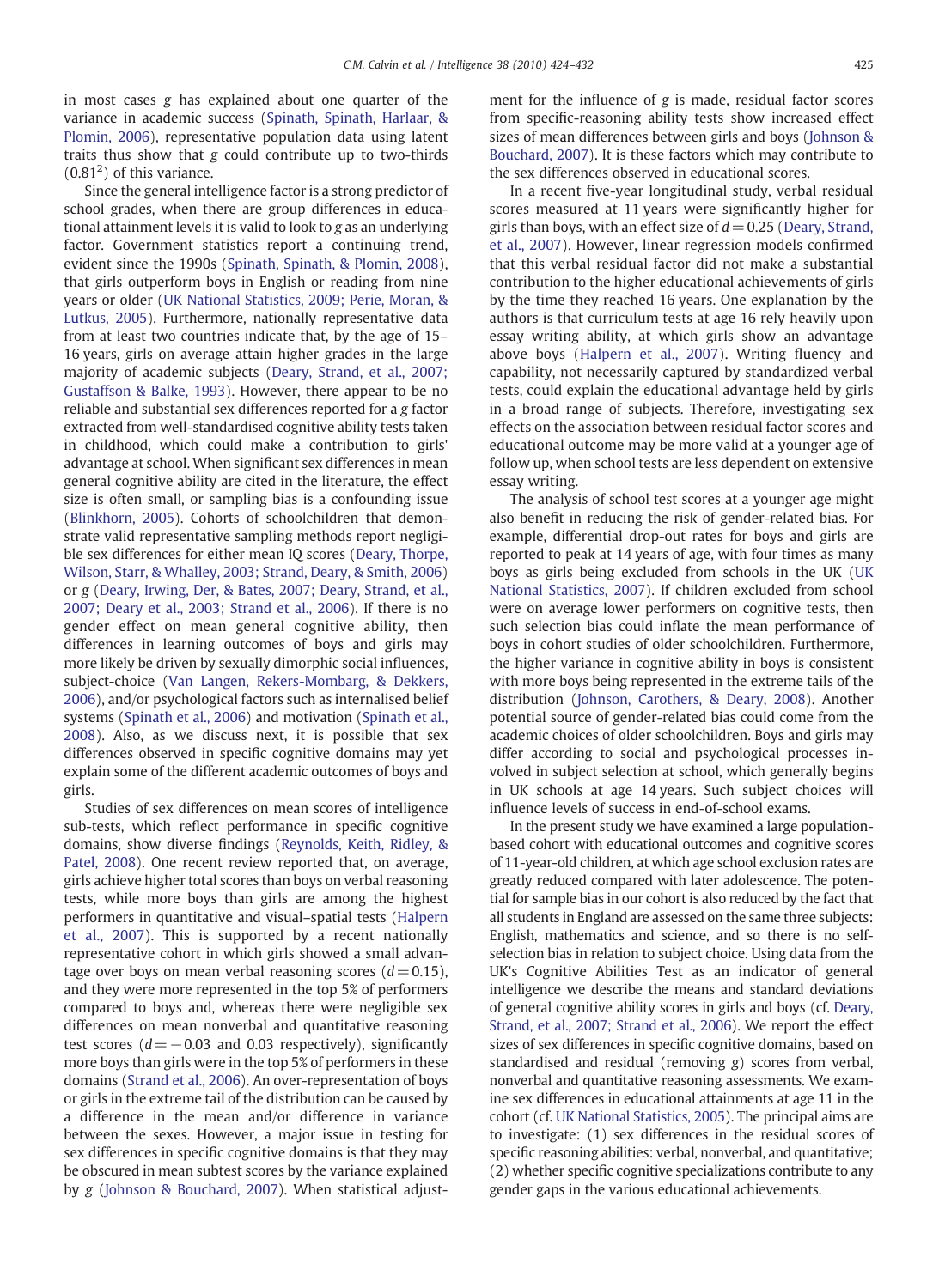# 2. Methods

# *2.1. The dataset*

The cognitive ability scores (CAT3) of 178,599 11-year-old schoolchildren in England from 2004, were linked to a database of their educational grades in English, mathematics and science subjects from the same year. This cohort represented 93% of the country's local education authorities, covered 1531 state and special education schools, and included 30% of all pupils in England that completed KS2 tests during  $2004$  ( $n = 592,000$ ). Among the sample there were 89,545 girls and 89,054 boys of equivalent age (*M*= 133.5 months; *SD*= 3.5).

#### *2.2. General and speci*fi*c cognitive reasoning*

In recent years the Cognitive Abilities Test—Version 3 (CAT3) has been the most frequently used standardised test of reasoning ability in the UK. During the English autumn school term from September to December, 11- to 12-year-old state pupils complete Level D of the CAT3 which is standardised for this age group [\(Smith, Fernandes, & Strand,](#page-8-0) [2001](#page-8-0)). The battery involves nine time limited subtests with multiple-choice questions, each measuring verbal, quantitative, or nonverbal reasoning abilities. Oral instructions are given at the beginning of each subtest, reducing the demand on reading skills for adequate performance, and the complete battery lasts three sessions of between 50 min and 1 h. The verbal component of the test requires either inductive reasoning by conceptually linking words (*verbal classi*fi*cation*), or deductive reasoning by placing a correct word in the context of a sentence (*sentence completion*) or analogy (verbal analogies). The nonverbal battery of tests (fi*gure classi*fi*cation*, fi*gure analogies* and fi*gure analysis*) assesses the reasoning with, and manipulation of, visual patterns or representations. The quantitative component assesses reasoning ability with numbers (*number analogies*, *number series* and *equation building*), without putting demands on specialised mathematical knowledge. Each cognitive domain provides an age-standardised score based on normative test scores ( $M = 100$ ,  $SD = 15$ ). The CAT3 shows good reliability ([Smith et al., 2001\)](#page-8-0) and strong validity: performance on Level D highly correlates with scores from the Weschler Intelligence Scale for Children (third edition) for ages nine to 13 (*r*= .82) [\(Wright, Strand, & Wonders, 2005\)](#page-8-0).

Our sample has scores on the CAT3 that are normally distributed and range from 59 to 141. Mean performance on the different cognitive tests are consistent with normative data (means: verbal reasoning  $= 100.3$ , quantitative reason $ing = 99.8$ , nonverbal reasoning  $= 100.8$ ), although the variances are slightly less than what would be expected in the general population (*SD*: 14.2–14.5). This may indicate that extreme scorers are absent from our sample, perhaps because they are more likely to attend specialist (low scorers) or independent (high scorers) schools. However, the differences between the study samples' score distributions and normative data are extremely small according to effect sizes (Cohen's *d* between .01 and .05). Therefore, the sample is arguably well-representative of reasoning abilities among the general population of 11-year-olds in England.

In principal axis factoring (varimax) input of verbal, nonverbal and quantitative scores lead to the extraction of a single unrotated factor accounting for 81% of the variance, which is commensurate with Spearman's general intelligence factor (*g*). All three cognitive ability subtests loaded highly on *g*: verbal reasoning (.82), quantitative reasoning (.87) and nonverbal reasoning  $(.85)$ . A *g* factor score  $(M=0.00,$  $SD = 0.94$ ) was saved for each pupil in the dataset. Using linear regression we calculated three standardised residual scores to reflect specific cognitive reasoning domains, where *g* was the independent variable, and verbal, quantitative and nonverbal reasoning were dependent variables.

### *2.3. Educational attainment*

Key Stage Two (KS2) national curriculum tests ([Autumn](#page-8-0) [Package, 2004](#page-8-0)) are completed by 10–11 year-old pupils in the English state school system in May of each year. These involve assessing comprehension and current knowledge in three principal subjects: English, mathematics and science. KS2 results can either have an effect at the individual level, whereby scores may be used to determine a pupil's future class or school placement, or at a group level, where performance levels of schools and local authorities are monitored by the national government to ensure educational standards are met. In the UK the government target is for every child to achieve a raw score of 27 or above in each KS2 subject, which is classified as a Level 4 attainment ([Autumn](#page-8-0) [Package, 2004](#page-8-0)). In 2004, 77% of all pupils tested attained Level 4 in English, 74% did so in mathematics, and 86% in science ([UK](#page-8-0) [National Statistics, 2005](#page-8-0)). A subject raw score of less than 21 is given the classification of Level 2; scoring in the range 21 to 26 is a Level 3 classification; a higher performance of 33 points or above is classified as Level 5. The data available to us were pupil performance levels in the three KS2 subjects (Levels 2, 3, 4 or 5), rather than their original raw scores. In our sample the relative number of pupils who attained Level 4 in each subject is 2–3% higher than those of the general population in 2004. However, proportions of pupils to achieve the highest performance level (Level 5) in our sample, is more similar to the national picture, indicating that lowest achieving rather than highest schools are more likely to be absent.

We conducted principal axis factoring (varimax) with the English, mathematics and science level scores, and extracted a single unrotated factor from the scree plot which accounted for 77.3% of the variance in scores. Each of the academic subjects loaded highly on this educational factor (*e*): English (.77), mathematics (.84) and science (.83). An *e* factor score was saved for each pupil for analytic purposes  $(M= 0.00, 1.00)$  $SD = 0.93$ ).

Government-released data from 2004 reported that the Level 4 attainment rate in English KS2 test was higher among girls (83%) than boys (72%), whereas an equal number of boys and girls reached the government-set target level in the other two subjects (74% in mathematics; 86% in science). Our sample reflects a similar trend in educational performance by sex, in particular, that approximately 10% more girls achieved the expected level in English than boys (see [Table 1](#page-3-0)). We observed a slightly better rate of attainment by boys in mathematics and science compared to government statistics from the same year (differences of 1.9% and 0.5% respectively).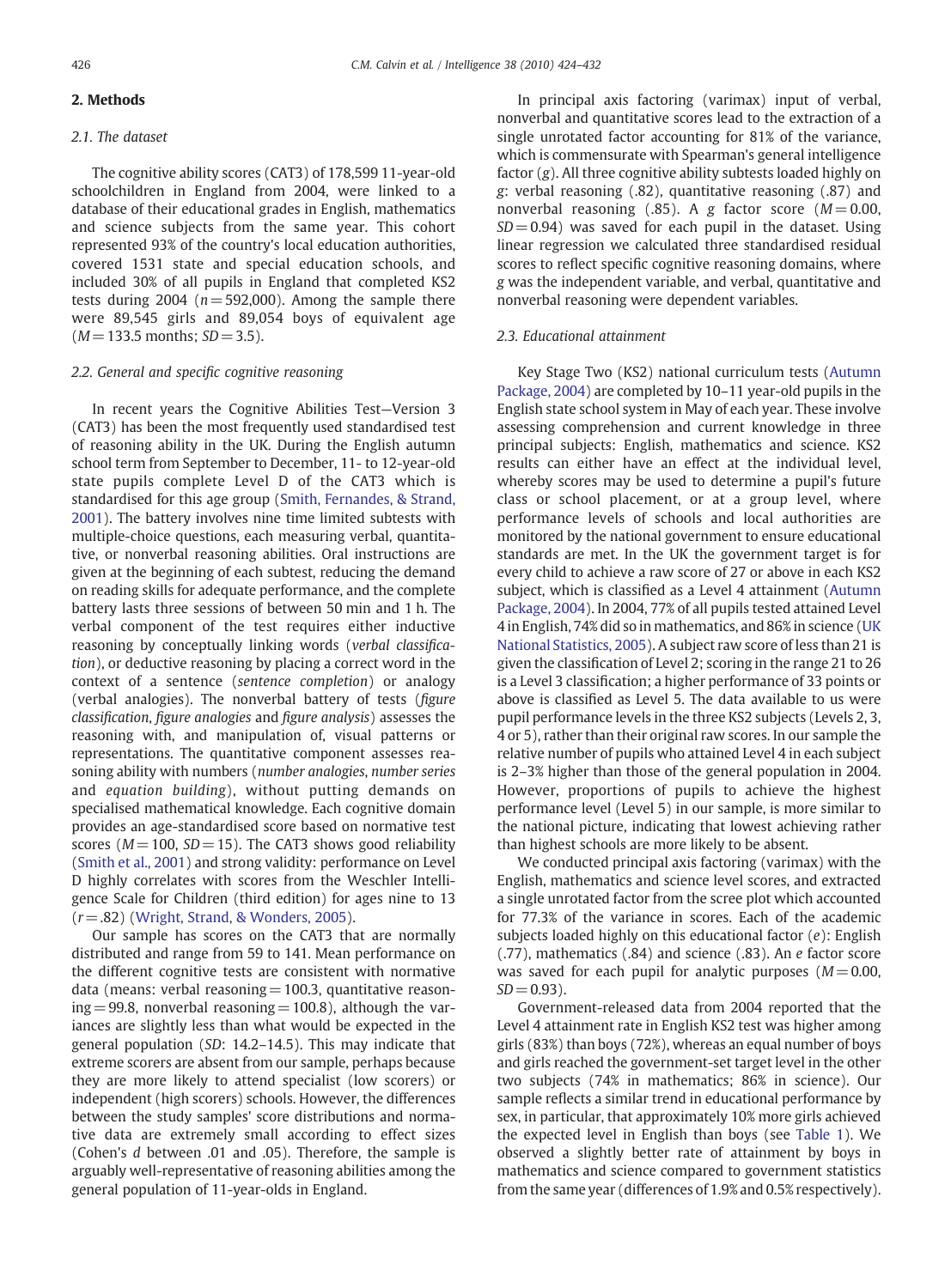#### <span id="page-3-0"></span>Table 1

Percentages of boys and girls achieving the target performance grade (Level 4 or above), in each of three academic subjects, from (i) the study sample and (ii) UK government statistics from 2004.

|                    | <b>Boys</b> |            | Girls  |            |
|--------------------|-------------|------------|--------|------------|
| Subject            | Study       | Government | Study  | Government |
|                    | sample      | data       | sample | data       |
| English            | 75.5%       | 72%        | 85.5%  | 83%        |
| <b>Mathematics</b> | 78.2%       | 74%        | 76.3%  | 74%        |
| Science            | 89.1%       | 86%        | 88.6%  | 86%        |

Note. Proportions of boys and girls achieving government-set educational targets are significantly higher in the study sample compared to national data [\(UK National Statistics, 2005](#page-8-0)), Pearson's chi-squared:  $\chi^2(1)$ ,  $p<$ 0.001.

#### 3. Results

# *3.1. Cognitive ability and education*

As expected, the general intelligence (*g*) and educational (*e*) factors were strongly correlated at age 11, with a coefficient of  $r_s$  = .83 (see Table 2). Therefore, cognitive ability accounted for at least 69% of the variance in an emergent factor of education attainment. In relation to academic subjects, *g* most strongly correlated with mathematics level scores ( $r<sub>S</sub> = .80$ ), followed by science ( $r<sub>S</sub> = .70$ ), and then English ( $r<sub>S</sub> = .66$ ). Among children who achieved the mean *g* score or higher, the large majority reached the government set target level in English, mathematics and science (97.3%, 98.9% and 99.7% respectively). Among those with a *g* score of one standard deviation below the mean or less, 49.9% attained Level 4 in science, 30.3% attained Level 4 English, and only 18.1 % achieved the expected level in mathematics.

Specific cognitive ability was therefore less associated with educational success after adjusting for the effects of *g.* There was a small positive correlation between the verbal residual factor and  $e$  ( $r<sub>S</sub>=.07$ ), and a small negative correlation between the nonverbal residual factor and *e*  $(r<sub>S</sub>=-10)$ . No association was observed between the quantitative residual factor and *e* ( $r<sub>S</sub> = .00$ ). As might be expected, the verbal residual factor was most positively associated with success in English ( $r<sub>S</sub> = .23$ ,  $p<0.001$ ), and the quantitative residual factor most strongly correlated with mathematics grade ( $r<sub>S</sub> = .13$ ,  $p<0.001$ ) (data not shown). The non-verbal residual factor did not correlate positively with any educational outcome, and was most strongly negatively correlated with English performance  $(r<sub>S</sub>=-20, p<0.001)$ .

# *3.2. Sex differences in cognitive performance and educational attainment*

[Table 3](#page-4-0) compares boys and girls on standardised and residual cognitive scores, academic subject level scores, and the *g* and *e* factors. The sex difference in general intelligence  $(g)$  was of negligible effect size (Cohen's  $d = 0.01$ ), although a slightly higher mean score by girls did achieve statistical significance in this large dataset. Girls performed on average 2.1 points above boys on verbal reasoning  $(d = 0.14)$ , and 0.4 points higher on nonverbal reasoning (*d*= 0.03). Boys had a mean advantage of 1.4 points over girls on quantitative reasoning ability  $(d= 0.10)$ . There was significant heterogeneity of variance between boys' and girls' CAT3 scores: boys were 22% more variable than girls on quantitative reasoning, 14% more variable on nonverbal reasoning, and 12% more variable on verbal reasoning. Boys were 16% more variable on their *g* scores than girls. After controlling for the variance accounted for by *g*, sex differences showed increased effect sizes for the specific cognitive domains. For example, girls had a significantly higher mean score on the verbal residual factor  $(d = 0.26)$ , and boys' mean score on the quantitative residual factor was higher than the girls'  $(d= 0.28)$ . The nonverbal residual factor did not show a sizeable sex difference  $(d = 0.02)$ .

In English, girls performed significantly better than boys according to level scores  $(d = 0.33)$  (see [Table 3](#page-4-0)), and the odds of a girl attaining Level 4 English were nearly twice that of a boy (OR= 1.92, 95% CI [1.87, 2.00], *p*b.001). In science and math's performance, although boys performed on average higher than girls, these were negligible effect sizes  $(d= 0.08, 0.03$  respectively). A slightly larger proportion of boys than girls reached the expected level in science  $(OR = 1.06, 95\% \text{ CI} [1.03, 1.08], p<0.001)$  and mathematics (OR = 1.11, 95% CI [1.08, 1.12], *p* < 001).

[Table 4](#page-4-0) shows the proportions of boys and girls who performed at each of the four educational grades in each subject. In English a higher proportion of girls reached the highest grade than boys (33.7% and 21.5%), and the proportions achieving the lowest grade in this subject were twice as much for boys as for girls. In mathematics a greater proportion of boys achieved the highest performance grade

| Table 2                                                                                       |  |
|-----------------------------------------------------------------------------------------------|--|
| Correlations $(rs)$ among cognitive subtest and residual scores, educational levels, g and e. |  |

| Variable           |                   | $\overline{2}$  | 3                        | $\overline{4}$    | 5                        | 6                 |                          | 8   | 9                 | 10  | 11 |
|--------------------|-------------------|-----------------|--------------------------|-------------------|--------------------------|-------------------|--------------------------|-----|-------------------|-----|----|
| Verbal             | $\qquad \qquad -$ |                 |                          |                   |                          |                   |                          |     |                   |     |    |
| Quantitative       | .71               | $\qquad \qquad$ |                          |                   |                          |                   |                          |     |                   |     |    |
| Nonverbal          | .69               | .74             | $\overline{\phantom{0}}$ |                   |                          |                   |                          |     |                   |     |    |
| g factor           | .86               | .92             | .90                      | $\qquad \qquad -$ |                          |                   |                          |     |                   |     |    |
| Verbal R           | .40               | $-.21$          | $-.24$                   | $-.07$            | $\overline{\phantom{m}}$ |                   |                          |     |                   |     |    |
| Quantitative R     | $-.23$            | .38             | $-.19$                   | .03               | $-.49$                   | $\qquad \qquad -$ |                          |     |                   |     |    |
| Nonverbal R        | $-.23$            | $-.17$          | .41                      | .01               | $-.54$                   | $-.40$            | $\overline{\phantom{a}}$ |     |                   |     |    |
| English            | .71               | .60             | .52                      | .66               | .23                      | $-.06$            | $-.20$                   | -   |                   |     |    |
| <b>Mathematics</b> | .67               | .79             | .69                      | .80               | $-.08$                   | .13               | $-.06$                   | .61 | $\qquad \qquad -$ |     |    |
| Science            | .69               | .61             | .61                      | .70               | .12                      | $-.08$            | $-.06$                   | .60 | .67               |     |    |
| e factor           | .79               | .77             | .70                      | .83               | .07                      | $*00$             | $-.10$                   | .79 | .89               | .89 |    |
|                    |                   |                 |                          |                   |                          |                   |                          |     |                   |     |    |

Note.  $R =$  residual factor score. Spearman's *rho* coefficients are all statistically significant at  $p$ <0.001 except that indicated with  $*$ .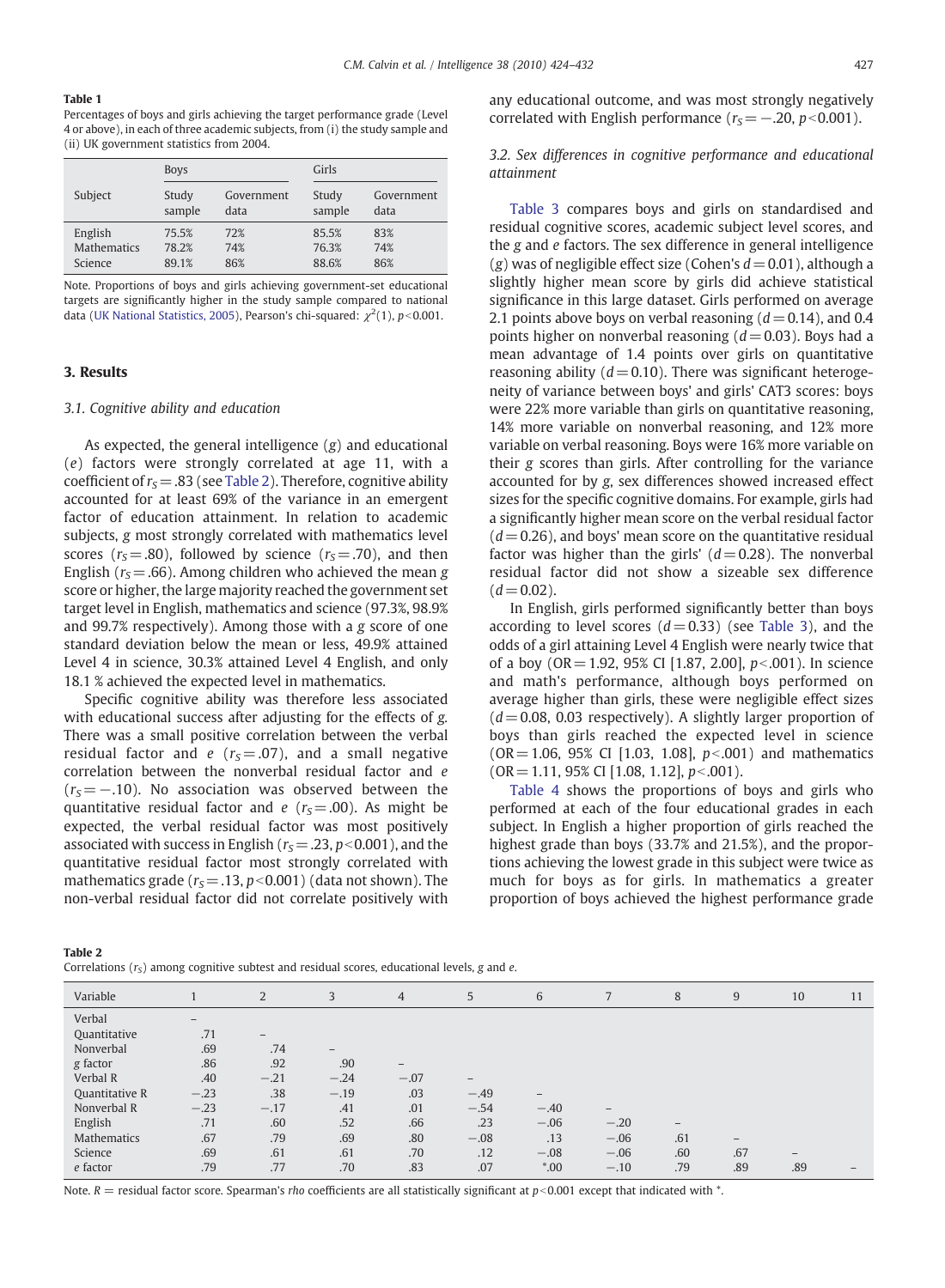#### <span id="page-4-0"></span>Table 3

Performance of boys and girls on cognitive and education variables, and correlations between these variables.

|                                          |                 | Male-female comparisons |                                            |                                     |  |  |  |  |  |
|------------------------------------------|-----------------|-------------------------|--------------------------------------------|-------------------------------------|--|--|--|--|--|
| Variable                                 | Boys' M (SD)    | Girls' $M(SD)$          | Effect size <sup>a</sup><br>(Cohen's $d$ ) | Variance ratio <sup>b</sup><br>(VR) |  |  |  |  |  |
|                                          | $N = 89,054$    | $N = 89,545$            |                                            |                                     |  |  |  |  |  |
| Cognitive standardised and factor scores |                 |                         |                                            |                                     |  |  |  |  |  |
| Verbal                                   | 99.2 (14.9)     | 101.3(14.1)             | $-0.14**$                                  | $1.12***$                           |  |  |  |  |  |
| Quantitative                             | 100.5(14.9)     | 99.2 (13.5)             | $0.10**$                                   | $1.22***$                           |  |  |  |  |  |
| Nonverbal                                | 100.6(14.7)     | 101.0(13.8)             | $-0.03**$                                  | $1.14***$                           |  |  |  |  |  |
| g factor                                 | $-0.006(0.975)$ | 0.006(0.904)            | $-0.01*$                                   | $1.16***$                           |  |  |  |  |  |
| Verbal $R$                               | $-0.127(1.025)$ | 0.126(0.958)            | $-0.26**$                                  |                                     |  |  |  |  |  |
| Quantitative R                           | 0.144(1.034)    | $-0.143(0.944)$         | $0.28***$                                  |                                     |  |  |  |  |  |
| Nonverbal $R$                            | $-0.006(1.036)$ | 0.006(0.963)            | $-0.02*$                                   |                                     |  |  |  |  |  |
| Educational level and factor scores      |                 |                         |                                            |                                     |  |  |  |  |  |
| English                                  | 3.902 (0.808)   | 4.159 (0.746)           | $-0.33**$                                  | $1.17**$                            |  |  |  |  |  |
|                                          | $n = 88,005$    | $n = 88,721$            |                                            |                                     |  |  |  |  |  |
| <b>Mathematics</b>                       | 4.086 (0.831)   | 4.018 (0.814)           | $0.08***$                                  | $1.04***$                           |  |  |  |  |  |
|                                          | $n = 88,027$    | $n = 88,672$            |                                            |                                     |  |  |  |  |  |
| Science                                  | 4.323 (0.710)   | 4.304 (0.708)           | $0.03***$                                  | $1.00*$                             |  |  |  |  |  |
|                                          | $n = 88,157$    | $n = 88,821$            |                                            |                                     |  |  |  |  |  |
| e factor                                 | $-0.021(0.94)$  | 0.021(0.92)             | $-0.05**$                                  | $1.05***$                           |  |  |  |  |  |
|                                          | $n = 87,248$    | $n = 88,132$            |                                            |                                     |  |  |  |  |  |
|                                          |                 |                         |                                            |                                     |  |  |  |  |  |

Note. Verbal, nonverbal and quantitative are the standardised scores; Verbal *R*, nonverbal *R* and quantitative *R* are the residual factors of those subtest scores. <sup>a</sup> Independent samples *t*-tests (2-tailed), \**p*<0.05, \*\**p*<0.001. Negative value indicates girls' advantage over boys.

<sup>b</sup> VR = male (*SD*)<sup>2</sup>/female (*SD*)<sup>2</sup>; Levene's test,  $*p < 0.05, **p < 0.001$ .

than among girls (34.8% and 29.7%). In science, although the difference in performance distributions of boys and girls reached statistical significance, at most this reflected a difference of 1.2%, where boys (44.8%) were very slightly more represented than girls (43.4%) at the highest performance grade.

Correlation coefficients were calculated between all cognitive and educational variables, for boys and girls separately (data not shown). The associations between the *g* and *e* factors were the same for both sexes, and there were no non-negligible differences in any of the correlations between cognitive and education variables according to sex.

# *3.3. g and sex in association with educational attainment*

In General Linear Models (ANCOVA) to predict success in the three academic subjects, sex was a fixed effect and age and *g* were covariates in the basic model. Due to significant sex differences in verbal and quantitative residual scores, and their significant positive correlations with English and mathematics respectively, we ran further models adding each of these covariates in turn. All variables made statistically significant contributions to the models, even when these were small (partial eta squared of less than 0.1%). *g* made the most substantial contribution in each model ([Table 5](#page-5-0)). For example, in the most explanatory models *g* predicted 64.4% of the variance in mathematics and over half the total variance in English (52.8%) and science (50.6%). Sex explained 4.8% of the variance in English in the basic model, and made very small contributions to mathematics (0.6%) and science performance (0.1%). Addition of the verbal residual factor to the basic model, to predict English, meant this covariate explained 14.8% of the variance, and resulted in an attenuation of the sex effect, by 29%. This means that girls' better scores on the verbal residual factor contributed to less than one third of their better attainment levels in English, which means that, factors that influence sex effects on English performance remain largely unaccounted for. The quantita-

#### Table 4

Distribution of educational performance levels attained by boys and girls in English, mathematics and science.

|                    | English     |           | <b>Mathematics</b> |           | Science     |           |  |
|--------------------|-------------|-----------|--------------------|-----------|-------------|-----------|--|
| Attainment reached | <b>Boys</b> | Girls     | <b>Boys</b>        | Girls     | <b>Boys</b> | Girls     |  |
| Level 2            | 6.8%        | 3.3%      | 4.4%               | 4.3%      | 1.7%        | 1.5%      |  |
|                    | (5953)      | (2967)    | (3898)             | (3801)    | (1493)      | (1360)    |  |
| Level 3            | 17.7%       | 11.1%     | 17.4%              | 19.4%     | 9.2%        | 9.9%      |  |
|                    | (15,591)    | (9859)    | (15,278)           | (17, 181) | (8081)      | (8792)    |  |
| Level 4            | 54.1%       | 51.8%     | 43.5%              | 46.6%     | 44.3%       | 45.2%     |  |
|                    | (47, 574)   | (45, 991) | (38, 248)          | (41, 319) | (39,042)    | (40, 147) |  |
| Level 5            | 21.5%       | 33.7%     | 34.8%              | 29.7%     | 44.8%       | 43.4%     |  |
|                    | (18, 887)   | (29, 904) | (30,603)           | (26, 371) | (39, 541)   | (38, 522) |  |

Note. Pearson's chi-square was used to compare the distribution of educational levels attained by boys and girls, per subject: English:  $\chi^2(3) = 4802$ ,  $p < 0.001$ ; mathematics:  $\chi^2(3)$  = 543, *p*<0.001; science:  $\chi^2(3)$  = 62.4, *p*<0.001.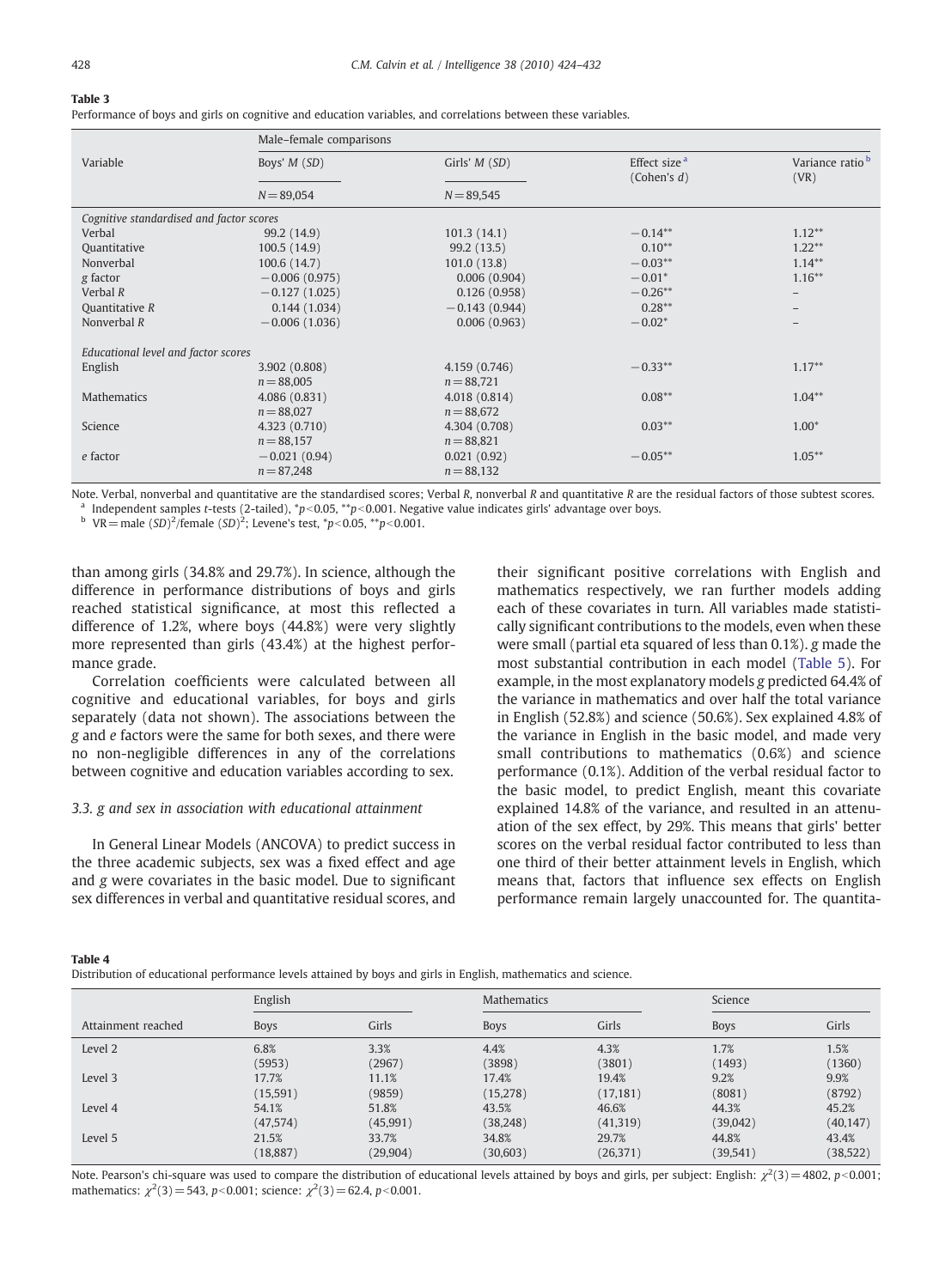#### <span id="page-5-0"></span>Table 5

General linear models ( $\eta^2$  values) of educational attainment in English, mathematics, and science at age 11.

|                | English models<br>$(N = 176, 726)$ |                | <b>Mathematics</b><br>models<br>$(N = 176,699)$ |                          |               | Science models<br>$(N = 176,978)$ |                |               |      |
|----------------|------------------------------------|----------------|-------------------------------------------------|--------------------------|---------------|-----------------------------------|----------------|---------------|------|
|                | 1 <sup>a</sup>                     | 2 <sub>b</sub> | $-3c$                                           |                          | $\mathcal{L}$ | $\mathcal{E}$                     |                | $\mathcal{L}$ | 3    |
| g              | 476                                | .525           | .528                                            | .639                     | .638          | .644                              | .485           | .506          | .506 |
| <b>Sex</b>     | .048                               | .034           | .040                                            | .006                     | .005          | .003                              | .001           | .003          | .003 |
| Age            | .018                               | 033            | .037                                            | .023                     | .023          | .027                              | .011           | .017          | .017 |
| Verbal $R$     |                                    | .148           | .161                                            | $\overline{\phantom{a}}$ | .000          | .007                              | $\overline{a}$ | .062          | .043 |
| Ouantitative R |                                    |                | .021                                            |                          |               | .032                              |                |               | .000 |

Note*.* All models include sex as a fixed effect and age as a covariate. The values shown represent  $\eta^2$ . All effects are statistically significant,  $p\!<\!0.001$ (even where the  $\eta^2$  value is signified as 0.000).

Model 1 includes *g* as a covariate.

<sup>b</sup> Model 2 includes *g* and the verbal residual score.

<sup>c</sup> Model 3 includes the following covariates: *g*, verbal residual score and quantitative residual score.

tive residual factor explained a significant 3.2% in the full mathematics model, and this resulted in an attenuation of the sex effect from the basic model, by 50%. Therefore, boys' better scores on the quantitative residual factor explain half of their better mathematics scores compared to girls.

As we observed different proportions of boys and girls in the top performance grades for English and mathematics (Level 5), we used multivariate logistic regression to evaluate the contribution of *g*, sex and age to attainment at this level, allowing for interaction effects between sex and the cognitive factors. When modelling for English attainment, the verbal residual factor was also included as a covariate. The number of children who reached the highest grade in English was 48,791, compared to 129,808 who did not. Our predictor model correctly classified 82.9% of schoolchildren's grades. All variables and interaction effects made statistically significant contributions to predicting a high performance in English, with the following odds ratios: *g*=10.03 (95% CI [9.72, 10.36], *p*<0.001), verbal residual = 2.28 (95% CI [2.24, 2.33], *p*<0.001), sex (female) = 0.45 (95% CI [0.44, 0.47],  $p<0.001$ ), age = 1.13 (95% CI [1.12, 1.13], *p*b0.001), Sex (female)×*g*=0.82 (95% CI [0.78, 0.86],  $p<0.001$ ), and Sex (female) $\times$ Verbal Residual =  $0.94$  (95% CI [0.92, 0.97],  $p<0.001$ ). The interaction effects of sex with *g* or the verbal residual factor are shown in [Fig. 1a](#page-6-0) and c. These show that small sex differences in general intelligence are evident among high performers in English. Although there are negligible sex differences in *g* in the total sample, [Fig. 1a](#page-6-0) shows that boys require a higher mean general intelligence score to excel in higher grade English compared to girls at age 11 years.

In modelling the predictors of top mathematics performance the quantitative residual factor replaced the verbal residual factor. In the study population 56,974 schoolchildren reached top grade mathematics, while 121,625 did not. Our model correctly classified 86.6% of children, and all of the variables and interaction effects were significant predictors. The odds ratios for predicting high attainment mathematics were: *g* = 29.70 (95% CI [28.33, 31.14], *p*<0.001), quantitative residual = 1.44 (95% CI [1.14, 1.47], *p*<0.001), sex (male) = 1.37 (95% CI [1.31, 1.43], *p*b0.001), age=1.12 (95% CI [1.11, 1.12], *p*b0.001), Sex (male)×*g*=0.89 (95% CI [0.83, 0.95],  $p$ <0.001), and Sex (male) × Quantitative Residual = 1.08 (95% CI  $[1.05, 1.11]$ ,  $p<0.001$ ). [Fig. 1b](#page-6-0) and d shows the interaction effects of sex with *g*, and sex with the quantitative residual factor, in predicting higher grade mathematics. [Fig. 1b](#page-6-0) shows that the Sex by *g* interaction effect on high performance mathematics is due to small sex differences in *g* among the low to moderate performers. Whereas, sex differences in the quantitative residual factor are greater among the highest performers in mathematics ([Fig. 1](#page-6-0)d), and boys are increasingly more likely than girls to excel in mathematics as their quantitative residual scores increase.

# 4. Discussion

In 11 year-old children from a large representative sample of the English population, general factors of cognitive ability and educational attainment correlated strongly (.83). The *g* factor was significantly associated with the outcome of three core academic subjects, contributing to 64% of the variance in mathematics scores, and around half of the total variance in English and science outcomes. Attainments in English and science were further predicted by a verbal residual factor (16% and 4% of the variance in scores, respectively), and a quantitative residual factor made a small but significant contribution to mathematics (3%). Girls performed ahead of boys in English and, whereas boys' mean scores were significantly above those of girls in science and math subjects, the statistical effect sizes were negligible. After controlling for the effects of *g* and the verbal and quantitative residual factors, gender continued to make a small contribution to English attainment scores (4%), but only negligibly to mathematics and science outcomes. Whereas we observed that girls' verbal reasoning ability was significantly higher than that of boys, this explained less than one third of their better English results. Quantitative reasoning explained up to a half of boys' better performance in mathematics, although the independent sex effect on mathematics performance was very small, explaining 0.3% of variance.

The main strength of this study is its nationally representative sample. The size of our dataset is extremely large, and represents approximately one third of all 11-year-old children in state school education in England in a single year. It covers nearly all local education authorities in the country. The sample reflects the general population's range of reasoning abilities, matching standardised norms on the cognitive tests. There is extremely low risk of ascertainment bias, given that the majority of school exclusions occur in later adolescence (UK National Data, 2007). The academic tests are delivered nationally each year, and every child in mainstream education completes tests in the same subjects, therefore there is no differential subject selection bias of girls and boys.

One weakness of our study is the cross-sectional design which compromises any interpretation of a causal association between cognitive ability and educational outcome. Despite this, the CAT3 battery has been validated as a stable measure of general intelligence [\(Wright et al., 2005](#page-8-0)). Furthermore, there is longitudinal evidence for the existence of a strong causal link between *g* and educational attainment, whereas a reciprocal relationship in which educational learning might also influence *g* is less supported ([Watkins, Lei & Canivez,](#page-8-0)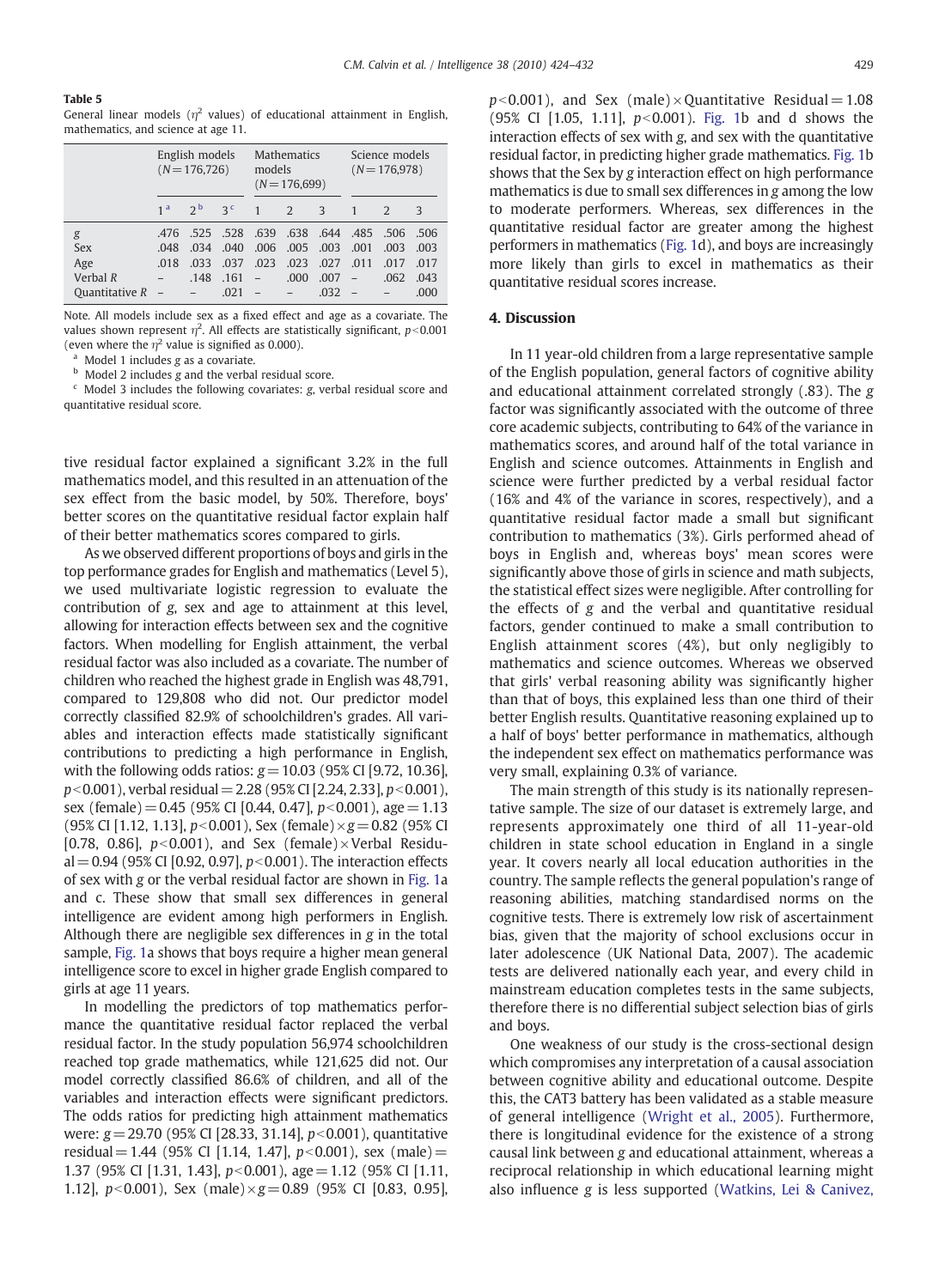<span id="page-6-0"></span>

Fig. 1. Mean performance on cognitive factors by sex, among low-medium and high performers of English and mathematics.

[2007](#page-8-0)). It is important to remember that the CAT3 and KS2 tests do not measure the same thing: CAT3 assesses transferable reasoning abilities that can be utilised for a wide-range of problem-solving tasks, whereas KS2 tests indicate specific knowledge acquired within a particular school curriculum ([Strand, 2006](#page-8-0)). The strong association between our cognitive and educational factor scores (*r*= .83) replicates that reported by [Deary, Strand, et al. \(2007\)](#page-8-0) in their 5-year longitudinal study (.81), supporting our view that cognitive ability as a stable underlying trait, may have strongly predicted academic success in our cohort. We did not have access to the raw scores of the sub-tests within English, mathematics and science and, instead, based our analysis on fairly crude categories of general performance levels in these three subject areas. This may have weakened any sex effects on educational performance that were observed.

We replicated an emerging trend in the literature of negligible sex differences in childhood on mean scores of general cognitive ability, or *g.* After adjusting for the influence of *g* on the variance in cognitive subtest performance, we found small sex differences at age 11 in verbal and quantitative residual factors extracted from performance scores on well-standardised cognitive ability tests, whereas none existed on the nonverbal residual factor derived from tests demanding visuo-spatial manipulation and reasoning. The effect size for girls' higher verbal residual score  $(d = .26)$ is equivalent to that previously reported for this age group ([Deary, Strand, et al., 2007; Van der Sluis et al., 2008](#page-8-0)), and is larger than the gender effect on verbal reasoning out with adjusting for the general ability factor, as predicted by [Johnson and Bouchard \(2007\)](#page-8-0). Quantitative ability scores, that showed negligible sex differences on mean performance, indicated a male advantage once the effects of *g* on their variance were removed, with  $d = .28$ . This finding has previously been observed in a study sample of 10- to 11 year-olds, for which a latent quantitative reasoning factor, derived from a higher-order model of intelligence, was higher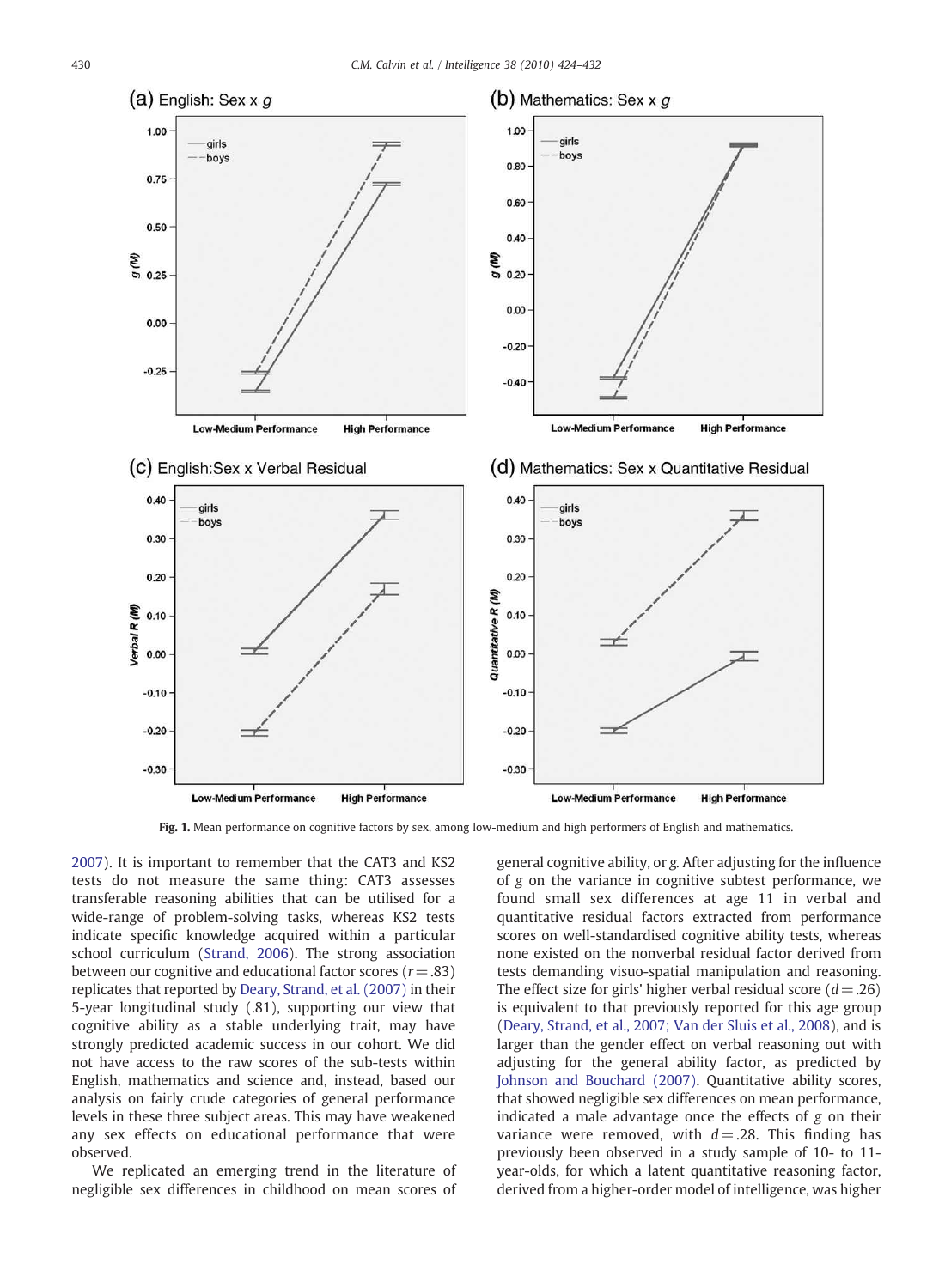for boys than girls [\(Keith, Reynolds, Patel, & Ridley, 2008](#page-8-0)). In the complete cohort of 6- to 59-year-olds, from where this sample came, it was evident that the male advantage on the quantitative trait continued to increase with age. Such cognitive specializations could reflect differences in male and female neuroanatomical function and structure ([Haier,](#page-8-0) [Jung, Yeo, Head, & Alkire, 2005; Narr et al., 2007; Schmithorst](#page-8-0) [& Holland, 2007\)](#page-8-0). Unlike evidence from a few studies that have reported on sex differences in a latent visual–spatial factor [\(Keith et al., 2008; Reynolds et al., 2008](#page-8-0)), we did not observe a male advantage on the nonverbal residual factor. This inconsistent finding may be due to the different methods use to derive latent versus residual factor scores, or differences between the contents of the specific tests used across the studies. However, in at least one of the previous studies, the male advantage in visual–spatial reasoning, whilst controlling for general ability, was not statistically significant among 10- to 11-year-olds, but only became so in older age bands ([Keith et al., 2008](#page-8-0)).

Despite the female advantage in a verbal residual factor at age 11 years, this only explained just over a quarter of girls' superior performance in academic English at the same age. [Deary, Strand, et al. \(2007\)](#page-8-0) suggested that girls might perform better in the majority of educational tests at age 16 because of a verbal advantage that is not detected in cognitive tests at age 11. One aspect of school examination at age 16 years in the UK is the strong reliance upon essay writing, a verbal ability that is reported to show the largest sex differences in favour of girls [\(Willingham & Cole, 1997](#page-8-0)). Furthermore, trend analysis of the widening gender gap in educational attainment at age 16 reveals that changes introduced to the UK's national curriculum in 1988, increased written coursework to the examination system, which more girls than boys have a preference for over examination testing ([Machin & McNally, 2005\)](#page-8-0). If writing skills contribute substantially to the gender gap in educational outcomes, this would highlight a weakness by educational departments to assess academic attainment fairly, without gender bias. Our educational data were measured using tests that are less dependent on writing technique and, whereas, girls excelled in English at age 11, this was not to the same effect size as at 16 years  $(d=0.41)$  [\(Deary, Irwing, et al., 2007\)](#page-8-0). Therefore, there is still the possibility that educational testing methods may favour girls to a greater degree than boys in certain populations. Alternatively, it may be that a range of behavioural, psychological and/or social factors contribute to the gender effects on educational tests we observed at 11 years, and to the small to medium effect sizes of sex differences in education in later adolescence. For example, in a recent 9-yearold twin cohort, ability self-perceptions were reported to contribute incrementally to girls' higher attainment in English tests and boys' better performance in mathematics tests [\(Spinath et al., 2008\)](#page-8-0). Such variables may become more or less prominent throughout child development and learning, which longitudinal studies can address.

Boys' mean performance in mathematics and science was marginally higher than girls, and so there was relatively little gender effect for the cognitive residual factors to explain. Nevertheless, we observed a significant interaction effect between the quantitative residual factor and sex in predicting high mathematics performance, so that, after controlling for *g*, quantitative reasoning was a better predictor of mathematics performance in boys than girls. This may indicate sex differences in the strategies used to complete numerical reasoning tasks, perhaps reflecting differences in neuroanatomical resources ([Kellor & Menon, 2009\)](#page-8-0). However, a closer examination of the nature of the quantitative tests is warranted, and it should be addressed whether sex differences on individual tests are better explained by a broader cognitive factor (consistent with higher-order models of general intelligence), for example, working memory.

It is likely that our verbal, nonverbal and quantitative factor scores did not adequately reflect the full range of specific cognitive specializations that explain sex differences in educational outcomes at age 11. When latent variables are extracted from broader cognitive test batteries a different pattern of specific cognitive domains are represented. For example, in a U.S. study of 2375 boys and girls aged between six and 18 years of age, scores from the Kaufman Assessment Battery for Childrenversion II extracted five latent cognitive factors, including crystallised and fluid intelligence, visual–spatial reasoning, and short- and long-term memory. This reported sex differences on the visual–spatial factor, revealing boys' higher performance equivalent to six IQ-points' difference at age nine to 11 years [\(Reynolds et al., 2008](#page-8-0)). In a study of 522 adults who completed the Dutch WAIS-III a verbal first order factor was extracted, but this revealed no sex differences, whereas significant sex effects were observed for working memory and perceptual organization factors favoring men, and on a perceptual speed factor favoring women [\(Van der Sluis et al., 2006](#page-8-0)). Without the subtest scores from all nine of the verbal, nonverbal and quantitative tests of the CAT3 we were unable to extract latent cognitive factors which may perhaps have better explained the sex differences we observed in educational attainment at age 11. To take this further, if raw scores rather than performance levels from the educational tests had also been available, it would then have been appropriate to use structural equation modelling (SEM) to analyse sex differences in the associations between the higherorder structures of both cognitive and educational measures. In studies investigating the effects of broad cognitive abilities on educational attainments, and applying SEM techniques to scores on extensive test batteries, direct effects on mathematics attainment are shown for the broad factors of fluid and crystallised intelligence, as well as processing speed [\(Taub,](#page-8-0) [Keith, Floyd, & McGrew, 2008](#page-8-0)). On the other hand, reading attainment, for example, may be more dependent on different patterns of broad factors, including comprehension-knowledge, short-term memory, auditory processing, long-term retrieval and processing speed [\(Evans, Floyd, McGrew, & Leforgee, 2001\)](#page-8-0).

In a population of 11-year-old schoolchildren we confirm that sex differences on educational attainment cannot be explained by general cognitive ability. However, we present evidence that girls and boys show some small advantage in verbal and quantitative reasoning abilities respectively, and these cognitive specialisations contribute somewhat to sex differences in school grades.

# Acknowledgements

The authors wish to thank the UK Government's Department of Children, Schools and Families for granting permission to use the Key Stage 2 educational data. The work was undertaken by The University of Edinburgh Centre for